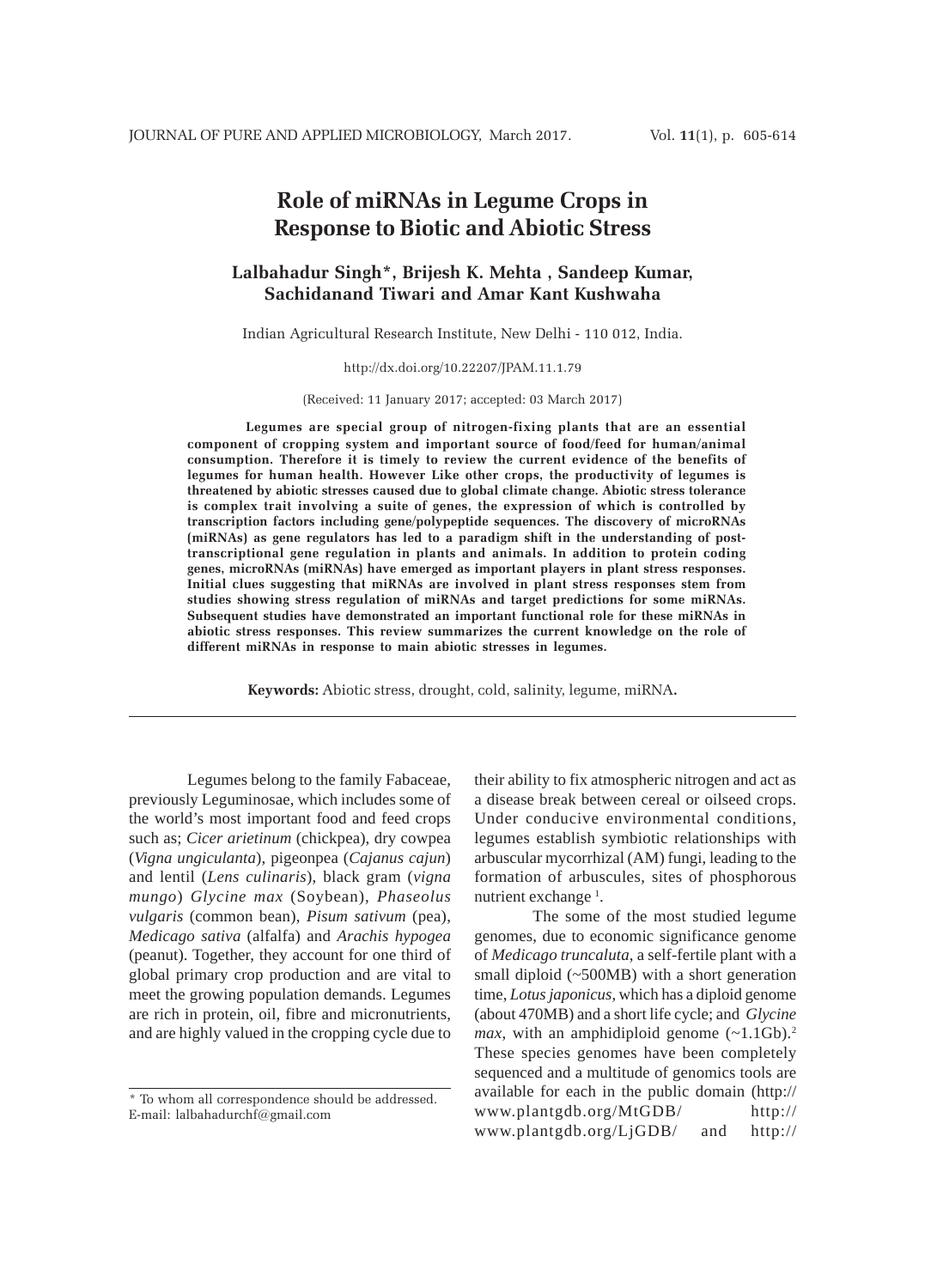www.plantgdb.org/GmGDB/). Recently, the chickpea genome (wild and cultivated species) was sequenced by two different groups.<sup>3, 4</sup> Genomic tools developed for chickpea include BAC libraries, cDNA/EST databases, microarrays, high density linkage maps and mutant libraries.

In the last few years, small RNAs were determined to be important regulators of gene expression and plant growth.<sup>5, 6, 7</sup> There are two major classes of endogenous small RNAs in plants; microRNAs (miRNAs) and small-interfering RNAs (siRNAs). The miRNAs are ~20-24-nt non-coding single stranded RNAs, processed from imperfectly folded hairpin-like precursors by the Dicer-Like1complex.<sup>6,8</sup> Both miRNAs and siRNAs play important roles in plant growth and development.<sup>6,</sup> <sup>9</sup> MicroRNAs have been discovered using three basic approaches: direct cloning, forward genetics, and bioinformatic prediction followed by experimental validation. The most direct method of miRNA discovery is to isolate and clone small RNAs from biological samples, and several groups have used this approach to identify small plant RNAs. The miRNAs regulate gene expression in plants by targeting mRNAs for cleavage or through translational repression.<sup>10</sup> They affect diverse processes such as leaf morphogenesis, floral organ identity, and root development.<sup>7, 11</sup> They also function in the feedback regulation of small RNA pathways and in the biogenesis of transacting siRNAs.12 They have been implicated in a wide array of stress responses,<sup>13,14,15</sup> enabling plants to survive under adverse conditions such as drought, salinity, and high/low temperature. This involves triggering sophisticated mechanisms governed by complex gene networks. Although there have been significant in depth gene studies of the tolerance mechanisms, relatively little is known about the functional roles of miRNAs within them, particularly in non-model plants.16 Such studies are required to fully understand the mechanisms by which crop plants survive under adverse environmental conditions. Next Generation Sequencing (NGS) technology has greatly accelerated the discovery and characterisation of miRNAs in a range of diverse plant species.<sup>17-23</sup> In this review, we focus on the current understanding of miRNA involvement in combating abiotic stresses in legumes. However, up until recently, legumes have been orphaned from the

developments in functional genomics.24 Therefore, whilst discussing the role of miRNAs in abiotic stress tolerance in legumes, we also point out important research performed in model crops such *Arabidopsis* and rice. These miRNAs can be validated in legumes in future studies.

### **miRNA biogenesis in plants and their mode of action**

MicroRNAs (miRNAs) are a class of noncoding RNAs, approximately 21-24 nucleotides long, which serve as post-transcriptional negative gene regulators by guiding target mRNA cleavage or translational inhibition in plants and animals.<sup>10,</sup> 25, 6 Most of the miRNAs are coded from inter-genic regions.

Unlike most of the animal miRNA genes which are mainly localized within introns or exons, majority of the plant miRNA genes are intergenic. They form fold-back imperfect hairpin structure which is also more variable than animal miRNA genes. Plant miRNA genes rarely occur in tandem in contrast to animal miRNA genes which are usually clustered and sometimes co-transcribed. 26

miRNA genes are transcribed by RNA Pol II and produces pri-miRNAs with 5'cap and polyadenylation in both plants and animals. In plants, pri-to-pre-miRNA conversion also requires interaction of an RNA-binding protein HYPONASTIC LEAVES 1 (HYL1) and a  $C_2H_2$ -zinc finger protein SERRATE in nucleus.27,28 After the dual processing of miRNA by DCL-1, mature miRNA duplexes forms which are stabilized by a methyl transferase, Hua Enhancer 1 (HEN1) which is dependent on the S-adenosyl methionine for methylation. This enzyme methylates all plantsilencing small RNAs. Methyl groups are added to the 3' terminal nucleotides of each strand. This prevents 3' uridylation and degradation. <sup>29, 30</sup> An exportin-5homolog in plant, HASTY is required for miRNA biogenesis and function of miRNA. HASTY helps in the exporting of methylated miRNA/miRNA\* to the cytoplasm but the exact exported form is not clear.<sup>31</sup>

miRNAs are finally loaded to the RISC for target cleavage or translational inhibition of target mRNAs. RISC is a RNA-induced silencing complex, a multiprotein complex. Single stranded 21 nt miRNAs serves as the template for RISC to recognise complementary mRNA. RISC is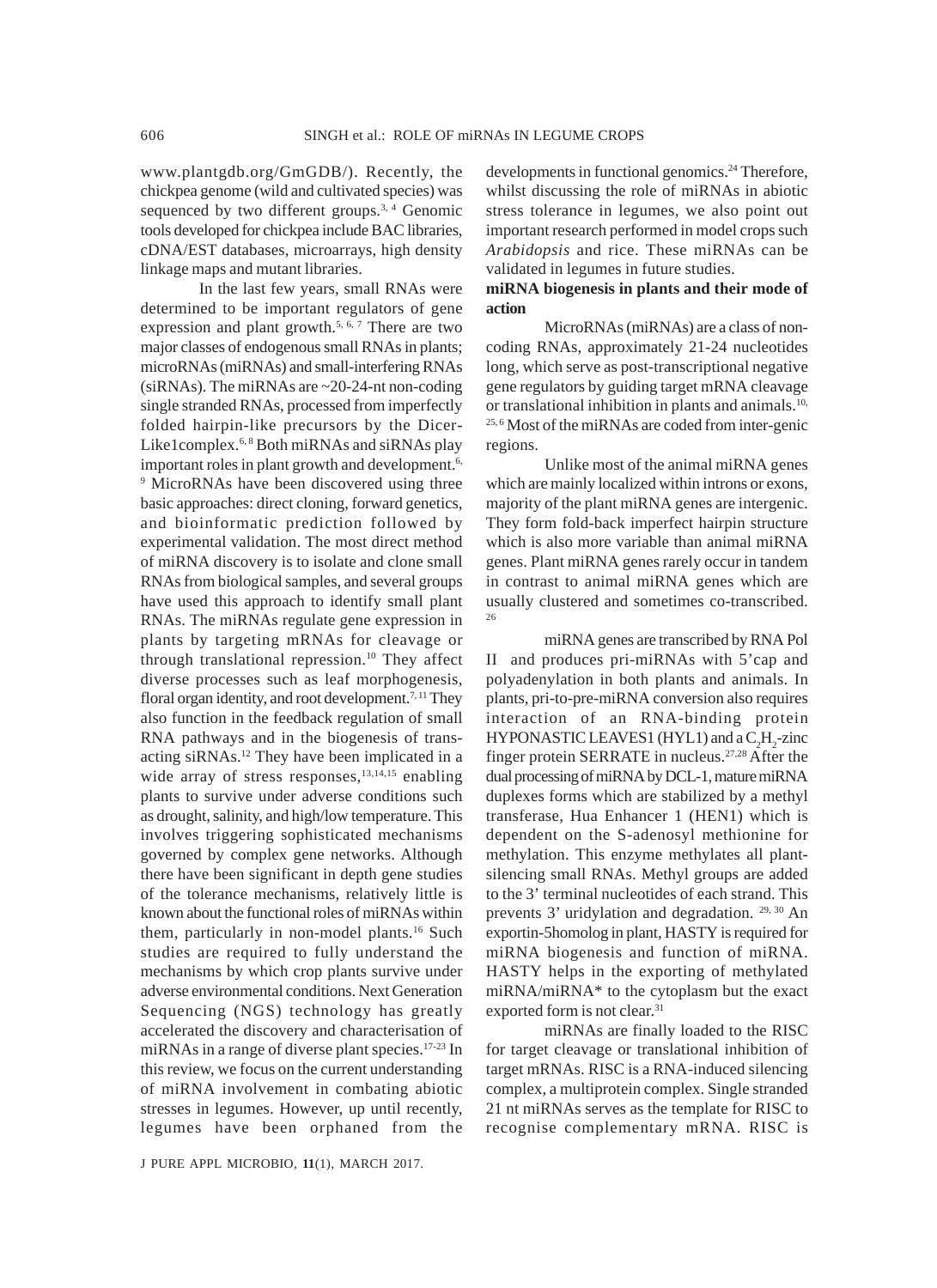associated with a class of proteins called ARGONAUTE which activates and cleaves the mRNA. Arabidopsis contains 10 Argonaute protein paralogs.32 Among them, AGO1 is involved in miRNA mediated gene regulation either by cutting miRNA target mRNAs<sup>33</sup> or repressing their translation. 34 AGO1 contain 2 domains, the PAZ domain containing a cleft which binds mRNA and a PIWI domain with ribonuclease activity.

## **Stress responsive miRNAs**

Several studies have convincingly demonstrated the role for miRNAs in stress responses. miRNAs have emerged as important links between control of plant growth and development during stress responses. The expression of several miRNAs is altered during stress responses (both biotic and abiotic) and included drought, salinity, cold, heat ABA, oxidative and hypoxia 35 (**figure 2**). One particular feature that has emerged from these studies is that the attenuation of plant growth and development during stress might result from conserved miRNAs that target transcription factors, particularly the miRNAs that regulate auxin perception and signalling. The studies on stress-responsive miRNAs and their target genes will provide better understanding of miRNA target networks operational in a plant cell. The better understanding is likely to provide techniques/methodologies to enhance stress tolerance in plants.

### **Overview of the role of miRNAs in plant abiotic stress responses**

Plants are sessile organisms that must endure stressful environments. A large proportion of plant genes are regulated by stresses such as drought, soil salinity and extreme temperatures,  $36$ , <sup>37, 38</sup> Of the many gene regulatory mechanisms such as transcriptional, post-transcriptional and posttranslational regulation, transcriptional regulation is the most widely studied mechanism. The action of specific transcription factors that bind to conserved cis-acting promoter elements is well documented as a cause of changes in gene expression, particularly those induced by abiotic Stress.<sup>37</sup> Furthermore, post-transcriptional gene regulation under stress conditions has been documented before, although the underlying mechanism was not known. 39 Considering the important roles of small RNAs in guiding posttranscriptional gene silencing, their involvement

in stress-regulated gene expression seemed likely 40, 41. The discovery that stress can regulate miRNA levels, coupled with the identification of stressassociated genes as miRNA targets provided clues about the role of miRNAs in stress responses. Functional analyses have demonstrated that several plant miRNAs play vital roles in plant resistance to abiotic as well as biotic stresses.13, 42-44 Understanding small RNA-guided stress regulatory networks should provide new tools for the genetic improvement of plant stress tolerance **(Figure 1).** Indeed, it has been shown recently that manipulation of miRNA-guided gene regulation can help to engineer plants that will be more stress.  $44$ **miRNA expression in response to drought, cold and salinity**

Plants suffer from variety of abiotic stresses, however drought, heat, cold and salt stress are more frequently encountered. Drought is one of the most ubiquitous environmental stresses affecting plant growth and development as majority of crops are grown under rainfed conditions. Recent studies in various plants species suggest that miRNAs play important role in drought tolerance. These include conserved miRNAs such as miR164, miR169, miR171, miR396, miR398, miR399, miR408 and miR2118.45 Their expression patterns vary across species. For example, miR169 was down-regulated in *Arabidopsis* and *M. truncatula* 46, 47 but upregulated in common bean (in response to abscisic acid treatment) and rice (Arenas-Huertero et al., 2009; Zhao et al., 2009)<sup>48, 49</sup>. In *M. truncatula*, miR398a,b and miR408 were strongly up-regulated in shoots and roots under drought stress.<sup>47</sup> The miR398 and miR408 repress the *COX5b*, *CSD1* and plantacyanin genes. 47

Recently, 50 identified 22 members of 4 miRNA families were upregulated and 10 members of 6 miRNA families were down-regulated in response to drought stress in *M. truncatula*. Among the 29 new miRNAs/new members of known miRNA families, 8 miRNAs were responsive to drought stress with 4 miRNAs each being upand down-regulated. The known and predicted targets of the drought-responsive miRNAs were found to be involved in diverse cellular processes including development, transcription, protein degradation, detoxification, nutrient status and cross adaptation. Further, a number of novel legume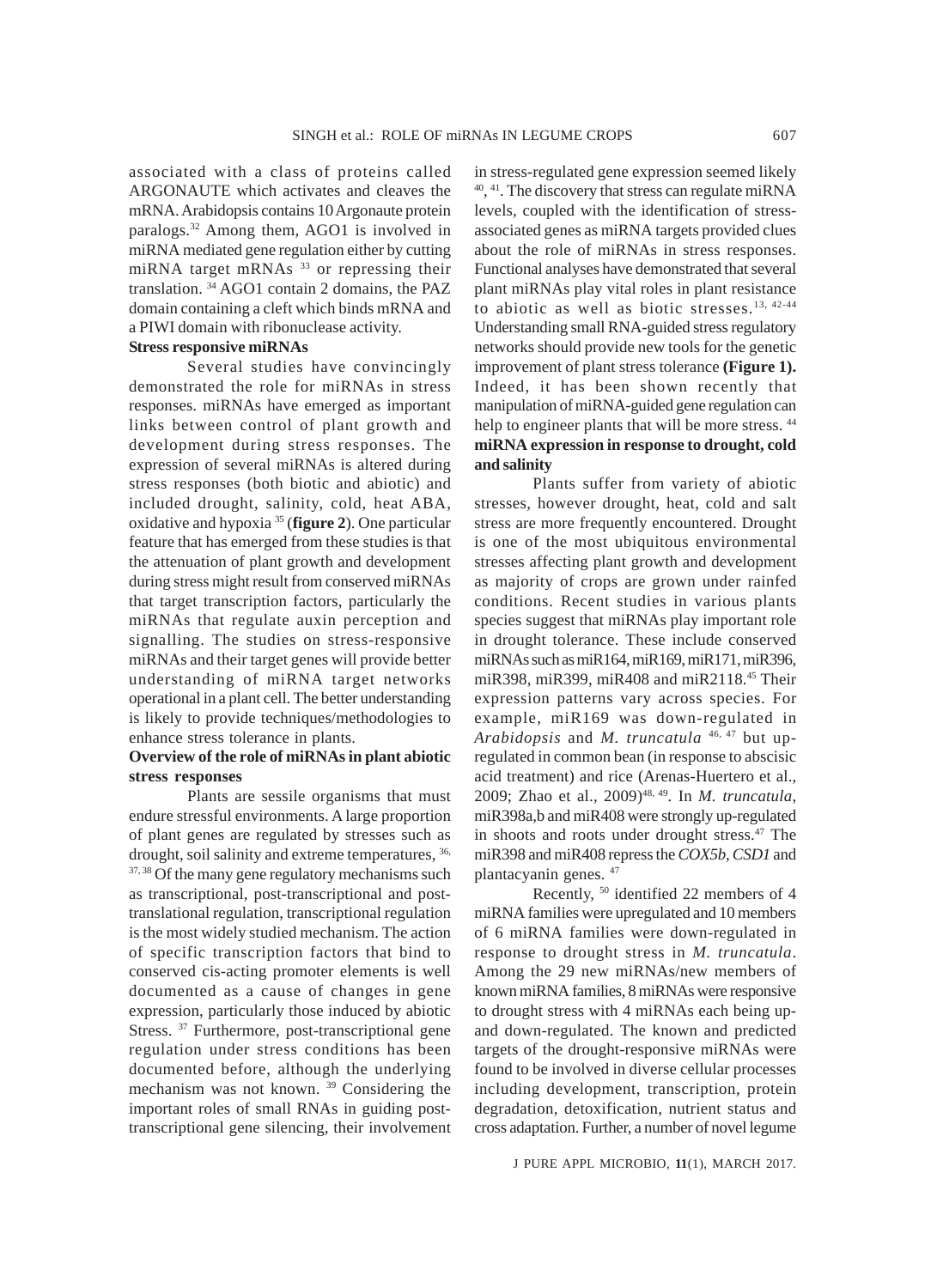miRNA were also identified in *Phaseolus vulgaris*. For instance, pvu-miRS1, pvu-miR1514a, miR159.2, pvu-miR2118 and pvu-miR2119 accumulated upon drought and ABA treatments. Novel miRNAs may target regulatory elements for cellular processes that may be unique to legumes.<sup>48</sup> Using a different approach, small RNAs were sequenced from two cowpea genotypes (CB46, drought-sensitive, and IT93K503-1, drought-tolerant) that grew under well-watered and drought stress conditions. About 157 miRNA genes that belong to 89 families were identified by mapping small RNA reads to cowpea genomic sequences. Among the 44 droughtassociated miRNAs, 30 were up-regulated in drought condition and 14 were down-regulated. Although miRNA expression was in general consistent in two genotypes, 9 miRNAs were predominantly or exclusively expressed in one of the two genotypes and 11 miRNAs were droughtregulated in only one genotype, but not the other.<sup>51</sup>

In a similar study in soybean, drought tolerant and sensitive genotypes were subjected to drought stress and miRNAs that were differentially expressed characterised. By sequencing drought tolerant and sensitive genotypes as well as rust tolerant and sensitive seedlings, they identified a total of 24 families of novel miRNAs that had not been reported before, six families of conserved miRNAs that exist in other plants species, and 22 families previously reported in soybean.<sup>52</sup> They observed the presence of several isomiRNAs during the analyses. A striking feature however was that majority of the miRNAs (miR166-5p, miR169f-3p, miR1513c, miR397ab and miR-Seq13), were up-regulated during water deficit stress in the sensitive plants whilst, for the tolerant genotypes, these miRNAs were down-regulated.52



**Fig. 1.** Two possible modes of small RNA-guided target gene regulations under abiotic stress and their impact on plant stress tolerance

J PURE APPL MICROBIO*,* **11**(1), MARCH 2017.

The miRNAs that were differentially expressed in the tolerant/sensitive genotypes under drought stress may potentially be regulating genes associated with drought tolerance/sensitivity and should be further investigated. Salt stress is also responsible for decline in crop productivity and approximately 6% of the global arable land is affected by excess salt. 53 Several studies have demonstrated that plants express a variety of miRNAs in response to salt stress. 40, 54, 48 Soybean miRNAs searches have also identified some potential candidates. 55, 56 In one study, soybean miRNAs associated with abiotic stresses (drought, salinity, and alkalinity) were identified and analyzed with deep sequencing. One hundred and thirty three conserved miRNAs representing 95 miRNA families were expressed in soybeans under these treatments. 23 Out of these, 71, 50, and 45 miRNAs are either uniquely or differently expressed under drought, salinity, and alkalinity, respectively, suggesting that many miRNAs are inducible and are differentially expressed in response to certain stress. In addition, other genome-wide studiesin *Arabidopsis*, rice, soybean, maize and *Populus* have identified salt responsive miRNAs such as miR393, miR394, miR396 and miR156. 45, 57, 58, 23 Recently, the expression profiles of nine different miRNAs were analysed in *Phaseolus vulgaris* seedlings in response to 0.4 M NaCl and drought stress. The miR395 was most sensitive to both stresses and was up-regulated by 616 and 2810 folds by 1.00% PEG and 0.4 M NaCl, respectively.<sup>59</sup> Further, miR396 and miR172 were up-regulated after exposure to both the stresses. The miR396 has been shown to function in leaf development,<sup>60</sup> and expression of miR396 has been shown to be induced under high salt, cold, and drought stresses.45 Interestingly, over-expression of miR396 leads to an increased tolerance to drought stress. 61 The authors found that individual miRNA expression profiles varied between the two different stresses, indicating that salt and drought stresses induce differential miRNA expression through different mechanisms, such as oxidative stress or inhibition of plant growth. They also reported that salt and drought conditions induced the expression of *APX* and *ADH*, two stress-related plant genes, in *Phaseolus vulgaris*.

Interestingly, four miRNAs associated with cold tolerance in Arabidopsis (miR319, miR393,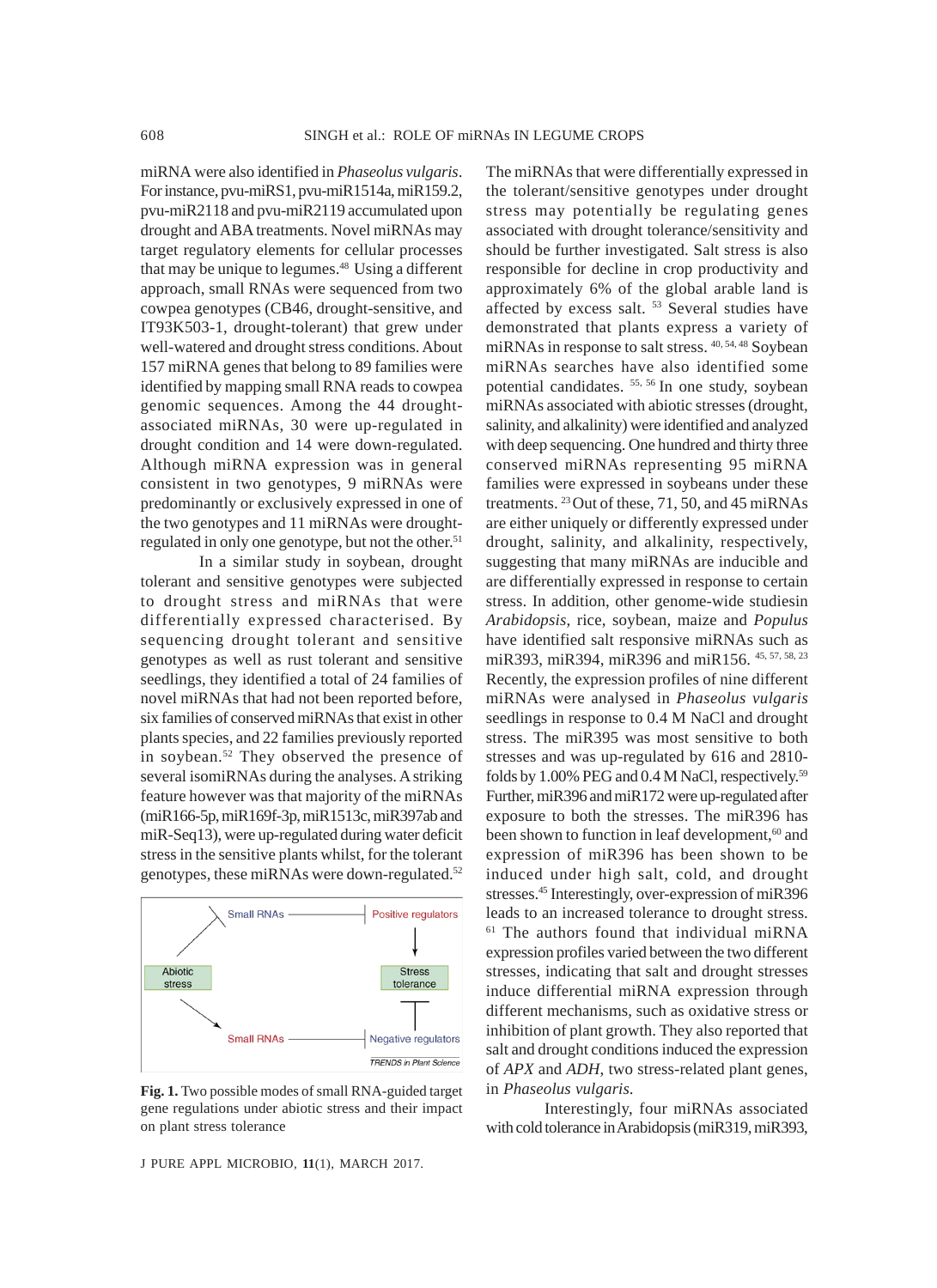miR397, miR402) were analysed for similar role in sweet pea (*Pisum sativum*). Primers to these miRNAs were designed and their role in pea was investigated using RT-PCR. They showed that miR319, miR393, miR397, and miR402 probably exist in pea, and the level of their expressions increased after the cold treatment.  $62$  Lu et al  $63$  found that miR169a and miR169c were substantially downregulated by drought, leading to the enhanced resistance to drought in *Arabidopsis* because one of the miR169's targets, NFYA5 (Nuclear Factor YA5), is a crucial transcription factor regulating the expression of a number of drought stressresponsive genes.

Wang et al. <sup>64</sup> identified 283 and 293 known miRNAs from the control and drought stress libraries, respectively. Under drought stress, they found that there was up-regulation of miR2089 and miR2118, whose targets may be proteins associated with disease resistance. It is envisaged that these miRNAs may enhance the ability of drought tolerance through unknown mechanisms associated with cross adaptation in plants. They identified 32 known members of 10 miRNA families and 8 new miRNAs/new members of known miRNA families that were responsive to drought stress by high-throughput sequencing of small RNAs from *M. truncatula*.

## **miRNAs involved in ABA-mediated stress responses**

The phytohormone ABA is involved in plant responses to environmental stresses. The first indication that miRNAs may be involved in ABA-mediated responses came from observations of ABA hypersensitivity in an *Arabidopsis* mutant containing a "pleiotropic recessive *Arabidopsis* transposon insertion mutation," *hyl1.* 65 Recently, two research groups independently found that

| miRNA             | <b>Biotic</b>    | <b>Drought</b>                                                                                 | <b>Salt</b>                                   | Cold                                                      | <b>Heat</b> | <b>ABA</b>                              | <b>Oxidative</b> | <b>Hypoxia</b>              | UV <sub>B</sub>            |
|-------------------|------------------|------------------------------------------------------------------------------------------------|-----------------------------------------------|-----------------------------------------------------------|-------------|-----------------------------------------|------------------|-----------------------------|----------------------------|
| miR156            | nd               | Ath1, Ttu1, Hvu1,<br>leaf, Osal Peut                                                           | Ath1, Vun1,<br>Zmal                           | Ptcl. Mes <sup>a</sup>                                    | Taet        | nd                                      | nd               | Ath <sup>†</sup>            | Ath1.<br>Ptet              |
| miR159            | Ath <sup>1</sup> | Ath1, Peu1                                                                                     | Ath <sup>t</sup>                              | Mes <sup>a</sup>                                          | Taet        | Ath <sup>1</sup>                        | nd               | Ath1.<br>Zma <sup>c</sup> 1 | Ath <sub>T</sub> .<br>Ptel |
| miR160            | Athi             | Mes", Peu†                                                                                     | Vunt                                          | Mes <sup>a</sup>                                          | Taet        | Ath†                                    | nd               | Zma <sup>c</sup>            | Ath <sub>1</sub> .<br>Ptet |
| miR162            | nd               | Peut                                                                                           | Zma†, Vun†                                    | Mes <sup>a</sup>                                          | nd          | nd                                      | nd               | Zma^                        | nd                         |
| miR165/<br>miR166 | Ath <sup>1</sup> | Hvut leaf, Ttu L.<br>Hvul root, Mes <sup>8</sup> ,<br>Gma <sup>b</sup> , Peul <sup>&amp;</sup> | nd                                            | Ath†, Mes <sup>a</sup>                                    | Taet        | nd                                      | nd               | Zma <sup>^</sup>            | Ath <sup>t</sup> .<br>Ptet |
| miR167            | Ath <sub>1</sub> | Ath1, Mes <sup>a</sup> , Peu1                                                                  | Ath1, Zma                                     | Osa <sub>1</sub><br>Mes <sup>a</sup>                      | nd          | Osa                                     | nd               | Zma <sup>^</sup>            | Ath <sub>1</sub> .<br>Ptet |
| miR168            | nd               | Ath1, Osal, Peul                                                                               | Ath <sub>1</sub> , Zma <sub>1</sub> ,<br>Vunt | Ptc1, Ath1                                                | Taet        | nd                                      | nd               | Zma^                        | Ath <sub>1</sub><br>Ptet   |
| miR169            | nd               | Ath J. Osa1, Mtrl. Peu1                                                                        | Ath1, Zma1,<br>Vun1, Osa1                     | Ath <sub>i</sub> , Bdi <sub>1</sub>                       | Taet        | Ath <sub>1</sub> .<br>Osal              | Osaj             | Ath <sup>8</sup>            | Ath <sub>1</sub> .<br>Ptel |
| miR170/<br>miR171 | nd               | Ath1, Hvu1 leaf, Ttu1,<br>Osal <sup>&amp;</sup>  , Peul <sup>&amp;</sup>                       | Ath1, Ptc1                                    | Mes <sup>8</sup> , Ptc.,<br>Ath1, Osa                     | Ptc         | nd                                      | nd               | Zma1                        | Ath <sub>1</sub>           |
| miR172            | nd               | $Osa$ , Peu $\lceil \frac{a}{2} \rceil$                                                        | nd                                            | Ath†, Bdi†                                                | Tae         | nd                                      | nd               | Ath1                        | Ath <sub>1</sub>           |
| miR390            | Ath!             | Peu                                                                                            | nd                                            | nd                                                        | nd          | nd                                      | nd               | Ath1                        | nd                         |
| miR319            | Athi             | Ath1, Osa1 <sup>&amp;</sup> 1<br>Peu†&                                                         | Ath                                           | Ath1, Osal                                                | nd          | Ath <sub>1</sub><br>Osal                | nd               | nd                          | nd                         |
| miR393            | Ath <sup>1</sup> | Ath1, Osa1, Mtr1,<br>Pvut, Peut <sup>&amp;</sup>                                               | Ath <sub>1</sub> , Pvu <sub>1</sub> ,<br>Osal | Ath <sup>†</sup>                                          | Taet        | Ath <sup>†</sup><br>Pvut                | nd               | nd                          | Ath <sub>1</sub> .<br>Ptel |
| miR395            | nd               | Peuț <sup>&amp;</sup>  , Osaț                                                                  | Zmat                                          | Mes <sup>a</sup>                                          | nd          | nd                                      | nd               | Zma <sup>c</sup>            | nd                         |
| miR396            | nd               | Ath <sup>†</sup> , Osa],<br>Ttul, Peul <sup>&amp;</sup>                                        | Ath <sup>†</sup> , Osa<br>Zma                 | Ath1, Mes <sup>a</sup>                                    | nd          | nd                                      | nd               | Zma1                        | nd                         |
| miR397            | nd               | Ath <sub>1</sub> , Osa<br>Gma <sup>b</sup> , Peu1                                              | Athi                                          | Ath <sub>i</sub> , Bdi <sub>1</sub> ,<br>Mes <sup>a</sup> | nd          | Atht                                    | Osaj             | nd                          | nd                         |
| miR398            | Ath <sub>1</sub> | Mtr1, Ttu1, Peu1                                                                               | Ath , Pte <sup>c</sup>                        | Ath <sub>1</sub>                                          | nd          | Ath <sup>[c</sup> ,<br>Pte <sup>c</sup> | Ath!             | nd                          | Ath <sub>1</sub> .<br>Ptet |
| miR408            | Ath <sub>1</sub> | Athi, Mtri,<br>Hvu†, Osa                                                                       | Vun1                                          | Ath <sub>1</sub>                                          | nd          | nd                                      | nd               | nd                          | nd                         |

Abbreviations: Ath, Arabidopsis thaliana; Bdi, Brachypodium distachyon; Gma, Glycine max; Hvu, Hordeum vulgare; Mtr, Medicago truncatula; Mes, Manihot esculenta; nd, not determined or no change, Pvu, Phaseolus vulgaris; Peu, Populus euphratica; Ptc, Populus trichocarpa; Pte: Populus tremula; Ttu, Triticum turgidum; Osa, Oryza sativa;<br>Vun, Vigna unguiculata; Zma, Zea mays; |, upregulate were downregulated.

"Two cassava varieties grown in different ecological conditions displayed opposite expression patterns

<sup>b</sup>Sensitive and tolerant genotypes respond to stress differently.

<sup>c</sup>Dynamic expression pattern.

**Fig. 2.** MicroRNAs responsive to biotic and abiotic stresses in diverse plant species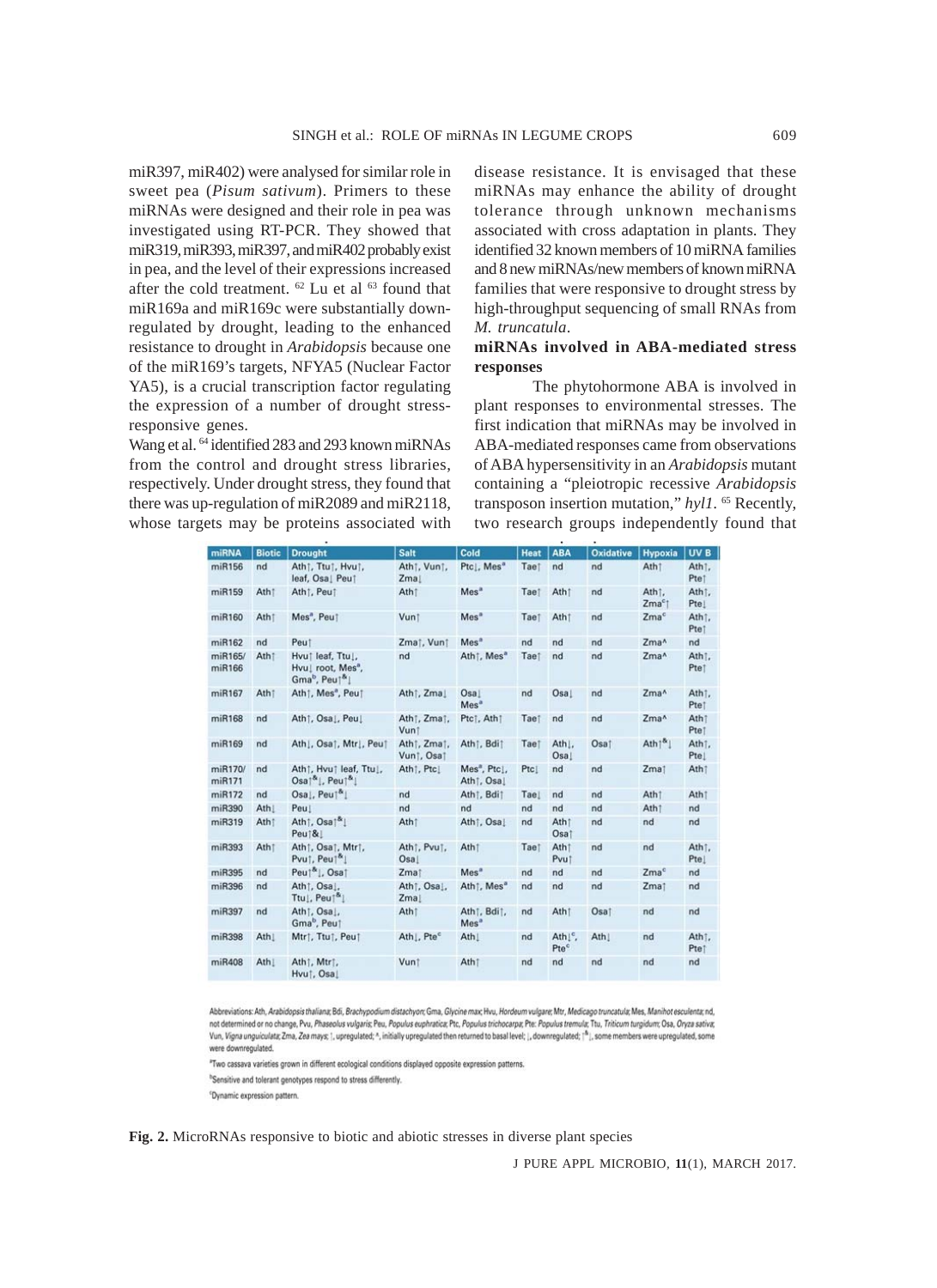either ABA or gibberellin (GA) treatment regulated  $miR159$  expression  $40,66$  and controlled floral organ development. 40 In germinating *Arabidopsis* seeds, *miR159* was upregulated in ABAtreated seedlings. 67 Sunkar and Zhu reported that the expression of *miR393*, *miR397b* and *miR402* was upregulated by ABA treatment. In contrast, *miR389a* appears to be downregulated by ABA.40 Other studies in *Arabidopsis* have also reported upregulation of *miR160* 68 and *miR417* 69and downregulation of *miR169* 70 in response to ABA. In rice, *miR319* was upregulated, whereas *miR167* and *miR169* were downregulated in ABA-mediated responses.<sup>60</sup> In *Phaseolus vulgaris*, *miR159.2*, *miR393*, and *miR2118* were induced under ABA treatments whereas *miRS1*, *miR1514*, and *miR2119* were moderately upregulated in response to ABA.48 **miRNAs in biotic stress**

In plants, *Arabidopsis miR393* was the first miRNA reported to play a role in plant antibacterial *PTI* (pattern triggered immunity) by regulating the auxin signaling pathway. *miR393* was induced by a bacterial PAMP (pattern associated molecular pattern) peptide *flg22* posttreatment.71 Using small RNA-expression profiling on *Arabidopsis* leaves collected at 1 and 3 h postinoculation (hpi) with *Pst DC3000 hrcC*, 19 identified three miRNAs *miR160*, *miR167*, and*miR393*) that were highly induced and one that was downregulated (*miR825*) after infection. The role of miRNAs in plant basal defense was further supported by the finding that *Arabidopsis* miRNAdeficient mutants *dcl1* and *hen1* showed enhanced growth of the bacterium *Pst DC3000 hrcC* and several bacteria strains that are non-pathogenic to *Arabidopsis*, including *Pseudomonas syringae pv. phaseolicola*, *P. fluorescens*, and *E. coli*. 72

In a recent study in chickpea plants Based on the significant upregulation of miR530 in response to Fusarium infection and its unique target genes in the chickpea, it appears to be involved in the response to pathogen attack. The three legume-specific miRNAs (miR2111, miR2118 and miR5213) play critical roles during pathogen attack. In the chickpea, miR2111 targets a Kelch repeat-containing F-box protein. F-box proteins are responsible for the controlled ubiquitin-dependent degradation of cellular regulatory proteins and are involved in defense responses, auxin responses and floral organ development.<sup>73, 74</sup> Targets of F- box proteins are central regulators of key cellular events and include G1 cyclins and inhibitors of cyclin-dependent kinases.75 It appears that miR2111 and F-box proteins act together to regulate the defense response in chickpea following biotic stress. Other than F-box proteins, miR2111 also targets TIR domain-containing NBS-LRR disease resistance proteins. miR2118 and miR5213 also target the same class of R genes. Interestingly, the chickpea miR2118 was upregulated in response to wilt infection and down regulated following salt stress.<sup>76</sup> miR2118 has also been shown to be suppressed after Verticillium fungal attack in cotton.77 Fusarium wilt leads to symptoms that are similar to those of Verticillium wilt, whose common host plant is cotton. miR2118 functions through three novel target transcripts encoding TIRNBS-LRR disease resistance proteins, but its functional regulation remains unclear. In the soybean, miR2118 targets the protein family that is associated with disease resistance in addition to zinc finger proteins 78 and replication termination factor 2 in response to biotic (Asian soybean rust) and abiotic (water deficiency) stresses.<sup>52</sup>

#### **miRNAs in bacterial pathogenesis**

On contact with pathogens, host plants can recognize the nature of the pathogen based on pathogen-associated molecular patterns, and mounta defense response that involves rapid changes in gene, hormone and metabolite levels. miRNAs are also part of such defense mechanisms. Several miRNAs, such as miR393, miR319, miR158, miR160, miR167, miR165/166 and miR159, are upregulated, whereas miR390, miR408 and miR398 are downregulated in Arabidopsis leaves challenged with a virulent form of the bacterium, P. syringae pv. tomato DC3000.<sup>79</sup> miR393, miR160 and miR167 were upregulated in leaves challenged with the PstDC3000 hrcC pathogen.<sup>19</sup> Similarly, treatment with flagellin-22 induced miR393 expression in Arabidopsis.<sup>71</sup> These studies illustrate that miRNAs that target genes involved in auxin perception and signaling are upregulated during the pathogenesis of bacterial infection. The resulting repression of auxin signaling promotes host plant resistance against such infection,<sup>80</sup> suggesting that miRNAs play a vital role in protecting plants against pathogenic bacteria.

## **miRNAs in biological Nitrogen fixation**

miRNAs also play critical and diverse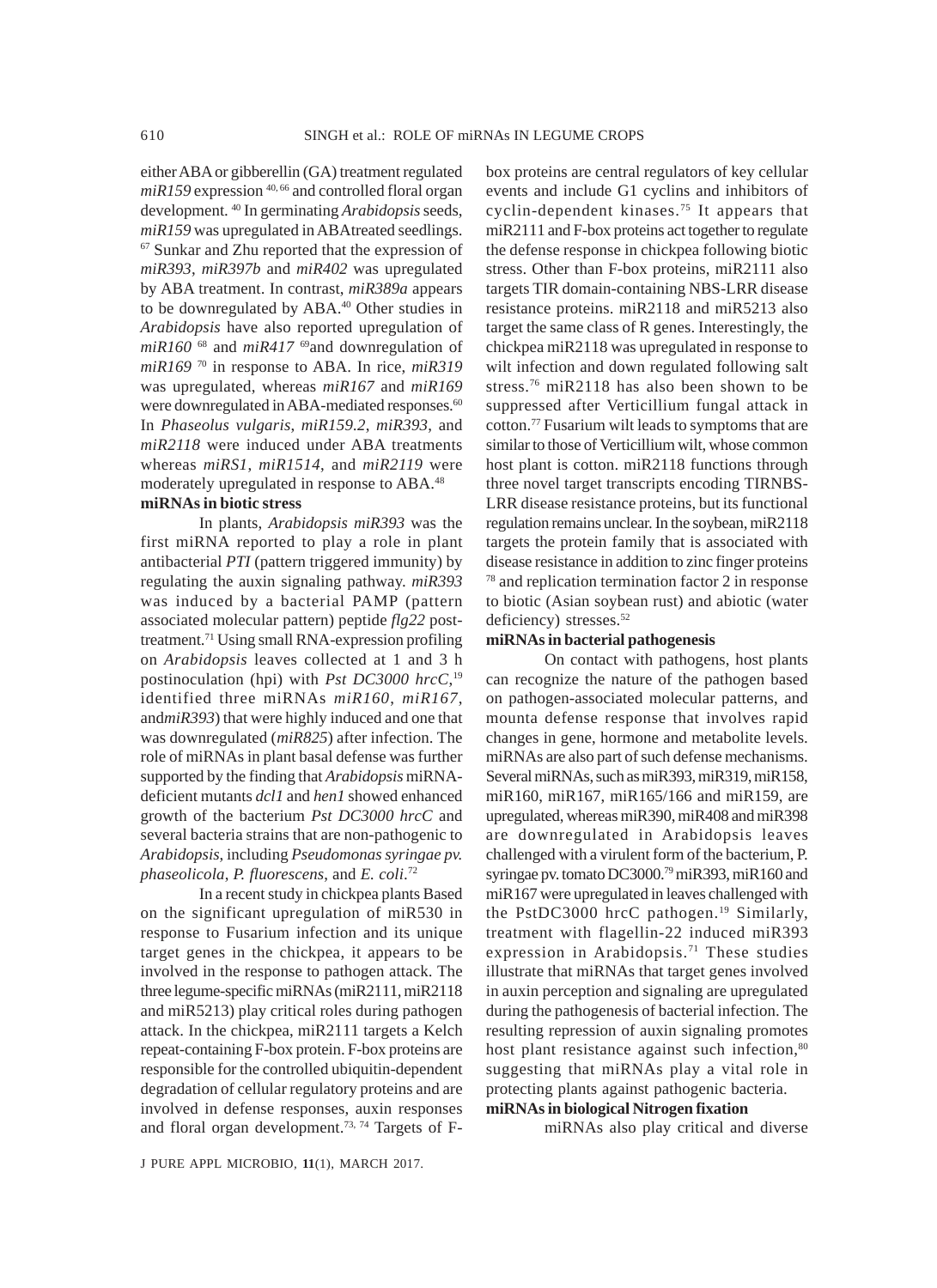roles in symbiotic N fixation. To identify potential regulators early in nodule development, Subramanian et al., 81 inoculated soybean (*Glycine max*) roots with *Bradyrhizobium japonicum* and identified differentially expressed miRNAs. For example, *miR168* and *miR172* were upregulated at 1 or 3 hpi but returned to basal levels by 12 hpi; *miR159* and *miR393* were upregulated by 3 hpi and continued to maintain these levels to 12 hpi; *miR160* and *miR169* were downregulated in response to rhizobia. Also, rhizobial infection changed the levels of *miR160*, *miR393*, *miR164*, and *miR168*, which target *ARFs* (*ARF10*, *ARF16*, and *ARF17*), *TIR1*, *NAC1*, and *AGO1*, respectively. Li et al,  $82$  examined the gene expression levels of six families of novel miRNAs and investigated their functions in nodule development in soybean. The results suggested that *miR482*, *miR1512*, and *miR1515* might have specific and important functions during soybean nodulation. Cloning and sequencing of miRNAs from functional nodules of soybean revealed conserved miRNAs (*miR167*, *miR172*, *miR396*, and *miR399*), whereas four other families had sequences homologous to *GmmiR1507*, *GmmiR1508*, *Gm-miR1509*, and *Gm* $miR1510$ , which play a role in N fixation.<sup>83</sup> In *Medicago truncatula*, the functions during nodulation have been studied for two conserved miRNAs; *miR169* regulated *MtHAP2-1*, which altered nodule development,<sup>84</sup> while overexpression of *miR166* reduced the number of symbiotic nodules and lateral roots.<sup>85</sup>

#### **CONCLUSIONS**

A complete understanding of the actions of miRNAs depends on the identification of the target genes. Identification of entire sets of miRNAs and their targets will lay the foundation that is needed to unravel the complex miRNAmediated regulatory networks controlling development and other physiological processes. Given that miRNAs are crucial components of in gene regulatory networks, we believe that a complete understanding of the functions of miRNAs will greatly increase our understanding of plant tolerance to biotic and abiotic stresses. Also, the artificial microRNA (amiRNA)-mediated approach should have broad applicability for engineering multiple stress-responsive genes in

crop plants.

In summary, an understanding of posttranscriptional gene regulation by miRNAs under biotic and abiotic stress is crucial for understanding and improving stress tolerance in crop plants. In silico identification of miRNAs in diverse plant species suggests that these miRNAs are conserved across species boundaries. Conservation of these miRNAs implies that they have conserved biological functions. Appropriate manipulation of miRNA target genes should help overcome post-transcriptional gene silencing and, thus, might lead to better expression of engineered traits in transgenic plants.

#### **REFERENCES**

- 1. Parniske, M. Arbuscular mycorrhiza: the mother of plant root endosymbioses. *Nat Rev Microbiol*., 2008; **6**:763-75.
- 2. Sato, S., Isobe, S., Tabata, S. Structural analyses of the genomes in legumes. *Curr Opin Plant Biol*., 2010; **13**:146-52.
- 3. Varshney, R. K., Song, C., Saxena, R. K., Azam, S., Yu. S., Sharpe, A. G., Cannon, S. et al., Draft genome sequence of chickpea (*Cicer arietinum*) provides a resource for trait improvement. *Nature Biotechnology,* 2013; **31**:240–246.
- 4. Jain, M., Misra, G., Patel, R.K., Priya, P., Jhanwar, S., Khan, A.W., Shah, N., Singh, V.K., Garg, R, et al., A draft genome sequence of the pulse crop chickpea (*Cicer arietinum* L.). *Plant J*., 2013; doi: 10.1111/tpj.12173.
- 5. Chen, X. MicroRNA biogenesis and function in plants. *FEBS Lett*., 2005; **579**:5923-31.
- 6. Jones-Rhoades, M. W., Bartel, D. P., Bartel, B. MicroRNAS and their regulatory roles in plants. *Annu Rev Plant Biol*., 2006; **57**:19-53.
- 7. Mallory, A. C., Vaucheret, H. Functions of microRNAs and related small RNAs in plants. *Nat Genet*., 2006; 38 Suppl, S31-6.
- 8. Ramachandran, V., Chen, X. Small RNA metabolism in Arabidopsis. *Trends Plant Sci*., 2008; **13**:368-74.
- 9. Khraiwesh, B., Zhu, J. K., Zhu, J. Role of miRNAs and siRNAs in biotic and abiotic stress responses of plants. *Biochim Biophys Acta*., 2012; **1819**,:137-48.
- 10. Bartel, D. P. MicroRNAs: genomics, biogenesis, mechanism, and function. *Cell*. 2004; **116**: 281- 97.
- 11. Sunkar, R., Chinnusamy, V., Zhu, J., Zhu, J. K. Small RNAs as big players in plant abiotic stress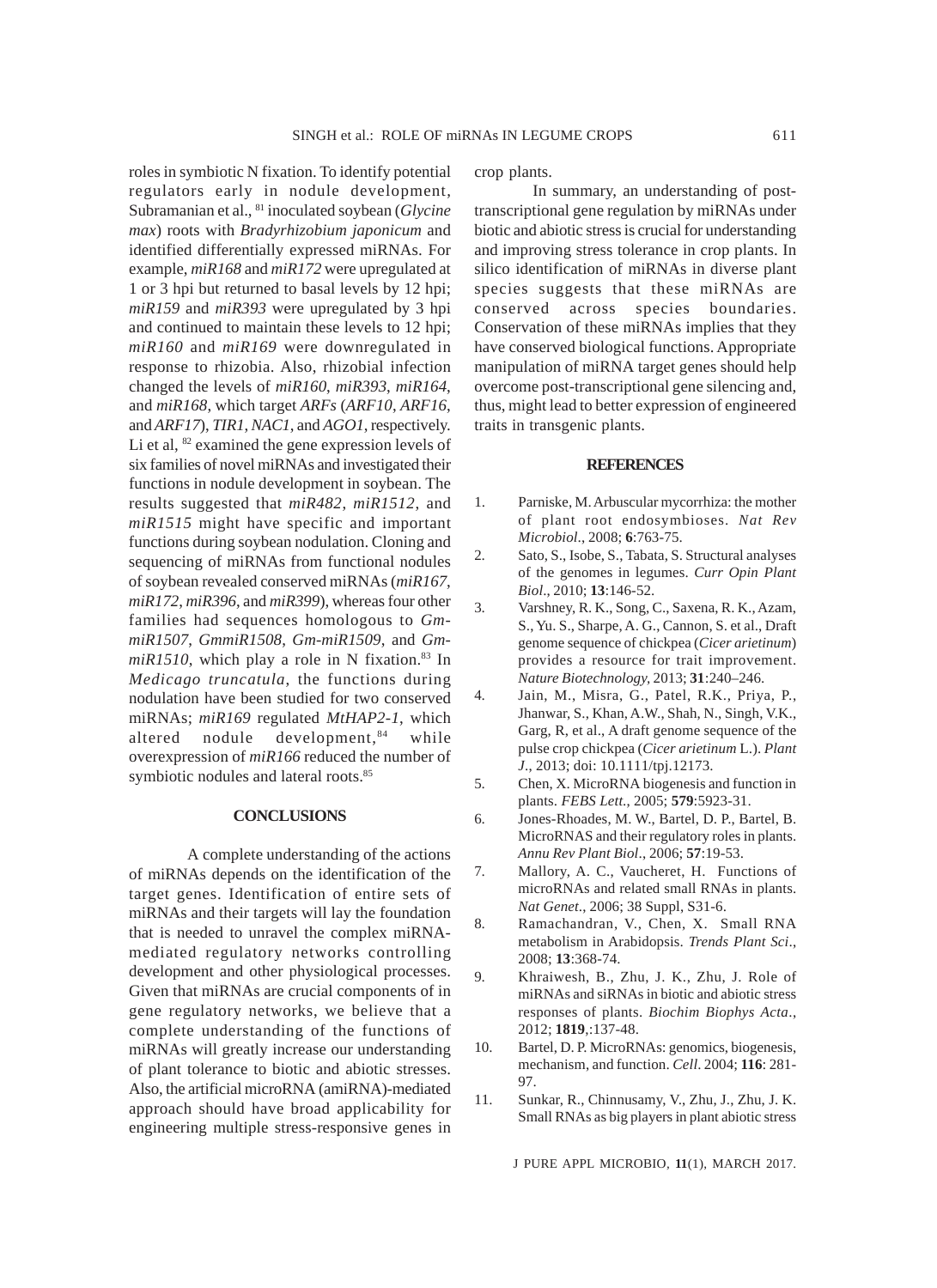responses and nutrient deprivation. *Trends Plant Sci*., 2007; **12**: 301-9.

- 12. Allen, E., Xie, Z. Gustafson, A. M., Carrington, J. C. microRNA-directed phasing during transacting siRNA biogenesis in plants. *Cell*. 2005; **121**:207-21.
- 13. Fujii, H., Chiou, T. J., Lin, S. I., Aung, K., Zhu, J. K., A miRNA involved in phosphate starvation response in Arabidopsis. *Curr Biol*., 2005; **15**: 2038-43.
- 14. Zhang, B., Pan, X., Cannon, C. H., Cobb, G. P., Anderson, T. A. Conservation and divergence of plant microRNA genes. *Plant J*., 2006a; **46**,: 243- 59.
- 15. Yang, Q., Zhang, R., Horikawa, I., Fujita, K., Afshar, Y., Kokko, A., Laiho, P., Aaltonen, L. A., Harris, C. C. Functional diversity of human protection of telomeres 1 isoforms in telomere protection and cellular senescence. *Cancer Res*., 2007; **67**: 11677-86.
- 16. Zhang, B., Pan, X., Cobb, G. P., Anderson, T. A. Plant microRNA: a small regulator molecule with big impact. *Dev Biol*., 2006b; **289**: 3-16.
- 17. Lu, C., Tej, S. S., Luo, S.,, Haudenschild, C. D. Meyers, B. C., Green, P. J. Elucidation of the small RNA component of the transcriptome. *Science*. 2005; **309**: 1567-9.
- 18. Rajagopalan, R., Vaucheret, H., Trejo, J., Bartel, D. P. A diverse and evolutionarily fluid set of microRNAs in *Arabidopsis thaliana*. *Genes Dev*. 2006; **20**: 3407-25.
- 19. Fahlgren, N., Howell, M. D., Kasschau, K. D., Chapman E. J., Sullivan, C. M., Cumbie, J. S., Givan, S. A., Law, T. F., Grant, S. R., Dangl J. L., Carrington, J. C. High-throughput sequencing of Arabidopsis microRNAs: evidence for frequent birth and death of MIRNA genes. *PLoS One*. 2007; **2**: e219.
- 20. Sunkar, R., Jagadeeswaran G. In silico identification of conserved microRNAs in large number of diverse plant species. *BMC Plant Biol*. 2008; **8**: 37.
- 21. Zhao, C. Z., Xia, H., Frazier, T. P., Yao, Y., Bi, Y., Li, Y. P., Li, A. Q., Li, M. J., Zhang B. H., Wang X. J. Deep sequencing identifies novel and conserved microRNAs in peanuts (*Arachis hypogaea* L.). *BMC Plant Biol*., 2010; **10**: 3.
- 22. Chen, L., Zhang, Y., Ren, Y., Xu, J., Zhang Z., Wang Y. Genome-wide identification of coldresponsive and new microRNAs in *Populus tomentosa* by high-throughput sequencing. *Biochem Biophys Res Commun*. 2011; **417**: 892- 6.
- 23. Li, H., Dong, Y., Yin, H., Wang, N., Yang, J., Liu, X., Wang, Y., Wu J., Li X. Characterization of the stress associated microRNAs in *Glycine max*

J PURE APPL MICROBIO*,* **11**(1), MARCH 2017.

by deep sequencing. *BMC Plant Biol*., 2011; **11**:170.

- 24. Varshney, R.K., Ribaut, J.M., Buckler, E.S., Tuberosa, R., Rafalski, J.A., Langridge, P. Can genomics boost productivity of orphan crops? *Nat Biotechnol*., 2012; **30**(12): 1172-1176.
- 25. Carrington, J.C., Ambros, V. Role of microRNAs in plant and animal development. *Science.* 2003; **301**: 336–338.
- 26. Kim, V.N. MicroRNA biogenesis: coordinated cropping and dicing. *Nature Reviews:Molecular Cell Biology.* 2005; **6**: 376–385.
- 27. Fang, Y., Spector, D.L. Identification of nuclear dicing bodies containing proteins for microRNA biogenesis in living *Arabidopsis* plants. *Current Biology.* 2007; **17**: 818–823.
- 28. Kurihara, Y., Takashi, Y., Watanabe, Y. The interaction between DCL1 and HYL1 is important for efficient and precise processing of pri-miRNA in plant microRNA biogenesis. *RNA*. 2006; **12**: 206–212.
- 29. Li, J., Yang, Z., Yu, B., Liu, J. Chen, X. Methylation protects miRNAs and siRNAs from a 3'-end uridylation activity in *Arabidopsis. Current Biology.* 2005; **15**: 1501–1507.
- 30. Yang, Z., Ebright, Y. W., Yu, B., Chen, X. HEN1 recognizes 21–24 nt small RNA duplexes and deposits a methyl group onto the 2' OH of the 3' terminal nucleotide. *Nucleic Acids Research.* 2006; **34**: 667–675.
- 31. Park, M. Y., Wu, G., Gonzalez-Sulser, A., Vaucheret, H., Poethig, R.S. Nuclear processing and export of microRNAs in Arabidopsis*. Proceedings of Natural Academy of Science* USA. 2005; **102**: 3691–3696.
- 32. Vaucheret, H. Plant ARGONAUTES. *Trends Plant Sci*ence. 2008; **13**: 350–358.
- 33. Baumberger, N., Baulcombe, D.C. *Arabidopsis* ARGONAUTE1 is an RNA slicer that selectively recruits microRNAs and short interfering RNAs. *Proceedings of Natural Academy of Science* USA. 2005; **102**: 11928– 11933.
- 34. Brodersen, P., Sakvarelidze-Achard, L., Bruun-Rasmussen, M., Dunoyer, P., Yamamoto, Y.Y., Sieburth, L. Voinnet, O. Wide spread translational inhibition by plant miRNAs and siRNAs. *Science.* 2008; **320**: 1185–1190.
- 35. Sunkar, R., Li, Y.F., Jagadeeswaran, G. Functions of microRNAs in plant stress responses. *Trends in Plant Science.* 2012; **17**:196–203.
- 36. Fowler, S., Thomashow, M. F. Arabidopsis transcriptome profiling indicates that multiple regulatory pathways are activated during cold acclimation in addition to the CBF cold response pathway. *Plant Cell.* 2002; **14**: 1675–1690.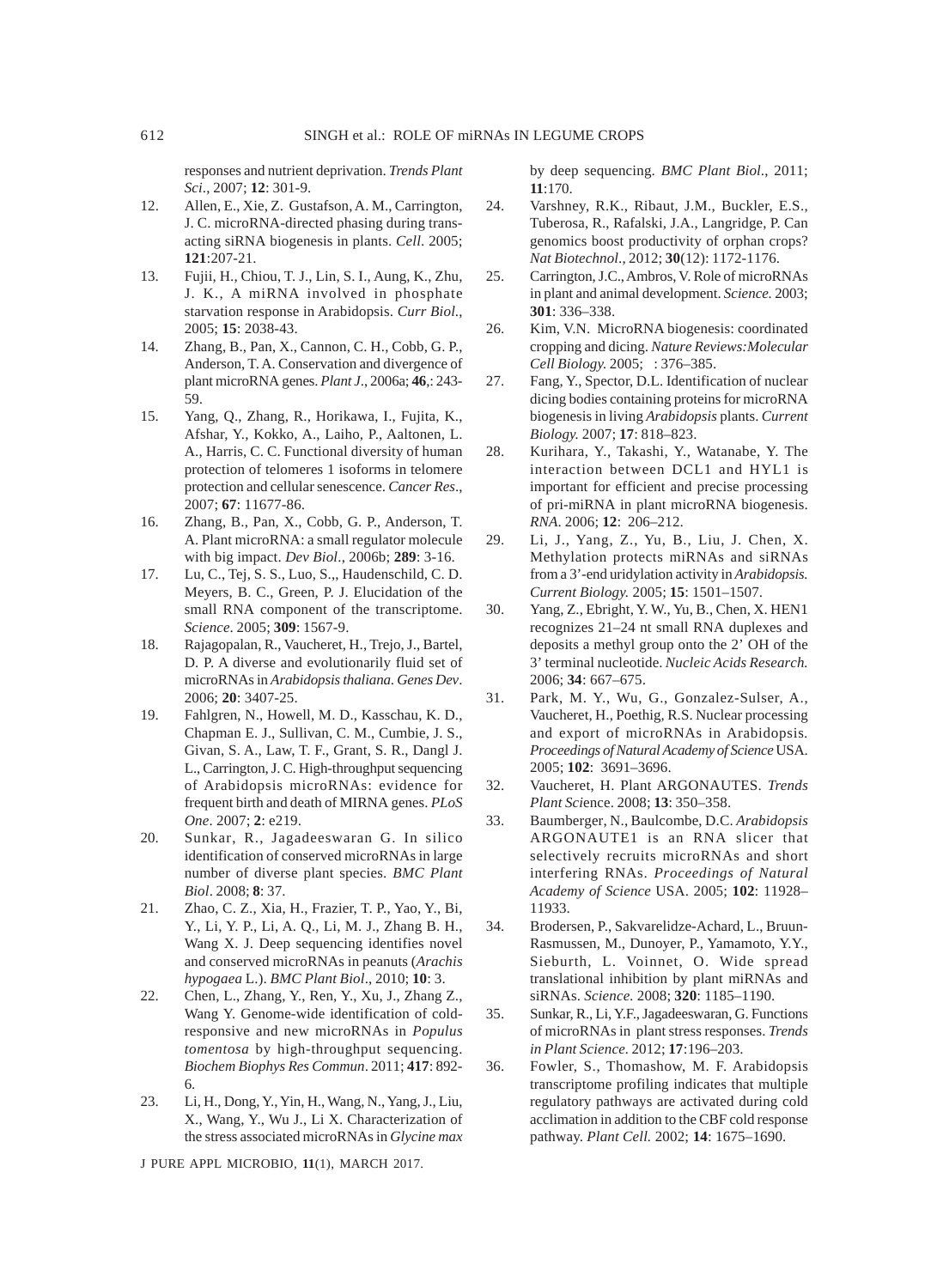- 37. Zhu, J-K. Salt and drought stress signal transduction in plants. *Annu. Rev*. *Plant Biol.* 2002; **53**: 247–273.
- 38. Shinozaki, K., Yamaguchi-Shinozaki, K. Gene networks involved in drought stress response and tolerance. *J. Exp. Bot*., 2007; **58**: 221–227.
- 39. Kawaguchi, R. et al. Differential mRNA translation contributes to gene regulation under non-stress and dehydration stress conditions in Arabidopsis thaliana. *Plant J*., 2004; **38**: 823– 839.
- 40. Sunkar, R., Zhu, J.K. Novel and stress-regulated microRNAs and other small RNAs from Arabidopsis. *Plant Cell.* 2004; **16**: 2001–2019.
- 41. Jones-Rhoades, M. J., Bartel, D. P. Computational identification of plant microRNAs and their targets, including a stress induced miRNA. *Mol. Cell.* 2004; **14**: 787–799.
- 42. Chiou, T.J. et al. Regulation of phosphate homeostasis by microRNA in Arabidopsis. *Plant Cell* 2006; **18**: 412–421.
- 43. Aung, K. et al. pho2, a phosphate overaccumulator, is caused by a nonsense mutation in a microRNA399 target gene. *Plant Physiol*., 2006; **14**: 1000–1011.
- 44. Sunkar, R., Kapoor, A., Zhu, J. K. Posttranscriptional induction of two Cu/Zn superoxide dismutase genes in Arabidopsis is mediated by downregulation of miR398 and important for oxidative stress tolerance. *Plant Cell*. 2006; **18**: 2051-65.
- 45. Liu, H. H., Tian, X., Li, Y. J., Wu C. A., Zheng, C. C. Microarray-based analysis of stressregulated microRNAs in *Arabidopsis thaliana*. *RNA*. 2008; **14**: 836-43.
- 46. Li, H., Deng, Y., Wu, T., Subramanian, S., Yu, O. Misexpression of miR482, miR1512, and miR1515 increases soybean nodulation. *Plant Physiol*., 2010; **153**: 1759-70.
- 47. Trindade, I., Capitao, C., Dalmay, T., Fevereiro, M. P., Santos, D. M. miR398 and miR408 are up-regulated in response to water deficit in Medicago truncatula. *Planta*. 2010; **231**: 705- 16.
- 48. Arenas-Huertero, C., Pérez, B., Rabanal, F., Blanco-Melo, D., De la Rosa, C., Estrada-Navarrete, G., Sanchez, F., Covarrubias,. A, Reyes, J. Conserved and novel miRNAs in the legume *Phaseolus vulgaris* in response to stress. *Plant Mol. Biol*., 2009; **70**:385–401.
- 49. Zhao, B., Ge, L., Liang, R., Li, W., Ruan, K., Lin, H., Jin Y. Members of miR-169 family are induced by high salinity and transiently inhibit the NF-YA transcription factor. *BMC Mol Biol*., 2009; **10**: 29.
- 50. Wang, T., Chen, L., Zhao, M., Tian, Q., Zhang,

W. H. Identification of drought responsive microRNAs in *Medicago truncatula* by genomewide high-throughput sequencing. *BMC Genomics*. 2011; **12**: 367.

- 51. Barrera-Figueroa, B. E., Gao, L., Diop, N. N., Wu, Z., Ehlers, J. D., Roberts, P. A., , Close, T. J., Zhu, J., Liu, R. Identification and comparative analysis of drought-associated microRNAs in two cowpea genotypes. *BMC Plant Biology*. 2011; **11**:127.
- 52. Kulcheski, F.R., de Oliveira, L.F., Molina, L.G., Almerao, M.P., Rodrigues, F.A. et al. Identification of novel soybean microRNAs involved in abiotic and biotic stresses. *BMC Genomics.* 2011; **12**: 307.
- 53. Munns, R., Tester, M. Mechanisms of salinity tolerance. *Annu Rev Plant Biol*., 2008; **59**: 651- 81.
- 54. Lu, S., Sun, Y. H., Chiang, V. L. Stress-responsive microRNAs in Populus. *Plant J*., 2008; **55**: 131- 51.
- 55. Zhang, B., Pan, X. Stellwag, E. J. Identification of soybean microRNAs and their targets. *Planta*. 2008; **229**: 161-82.
- 56. Chen, R., Hu, Z., Zhang, H. Identification of microRNAs in wild soybean (*Glycine soja*). *J Integr Plant Biol*., 2009; **51**:1071-9.
- 57. Ding, D., Zhang, L., Wang, H., Liu, Z., Zhang, Z., Zheng, Y. Differential expression of miRNAs in response to salt stress in maize roots. *Ann Bot*., 2009; **103**: 29-38.
- 58. Gao, P., Bai, X., Yang, L., Lv, D., Pan, X., Li, Y., Cai, H., Ji, W., Chen, Q., Zhu, Y. osa- MIR393: a salinity- and alkaline stress-related microRNA gene. *Mol Biol Rep*. , 2011; **38**: 237-42.
- 59. Nageshbabu, R., Jyothi, M.N. Profile of small interfering RNAs from French Bean *Phaseolus vulgaris* under abiotic stress conditions. *International Journal of Pharma and Bio Sciences*. 2013; **4**(2): 176 – 185.
- 60. Liu, Q., Zhang, Y. C., Wang, C. Y., Luo, Y.C., Huang, Q. J., Chen, S.Y., Zhou, H., Qu, L.H, Chen, Y.Q. Expression analysis of phytohormone-regulated microRNAs in rice, implying their regulation roles in plant hormone signaling. *FEBS Lett*.; 2009; **583**: 723–728.
- 61. Feng-Xi, Y., Di-Qiu, Y. Overexpression of Arabidopsis Mir396 enhances drought tolerance in transgenic tobacco plants. *Acta Botanica Yunnanica*, 2009; **31**(5): 421-426.
- 62. Wang, Y., Long, L. Identification and isolation of the cold-resistance related miRNAs in *Pisum sativum* Linn. *Journal of Liaoning Normal University* (Natural Science Edition), 2010; 2.
- 63. Li, W.X., Oono, Y., Zhu, J., He, X.J, Wu, J.M, Iida, K., Lu, X.Y., Cui, X., Jin, H., Zhu, J.K.